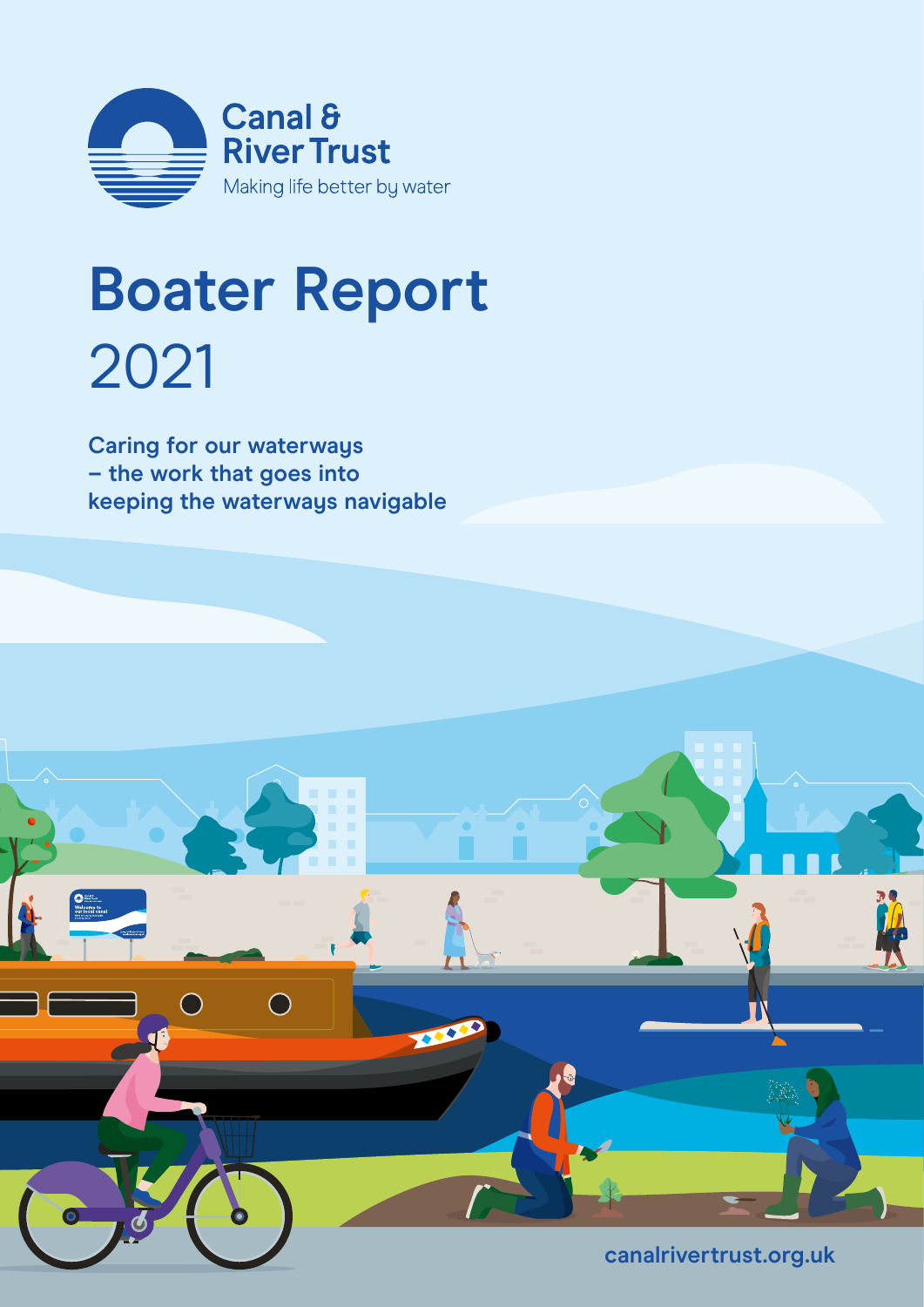**Canal & River Trust** Boater Report 2021



With around 2,000 miles of canals and rivers throughout England and Wales, with countless locks and bridges as well as banks and culverts, maintenance is a never-ending task. Keeping the waterways open for the more than 35,000 boaters who use the network is a priority. We schedule as much work as we can for the winter months when fewer people are out boating. However, we still need to react to problems that crop up when more people are boating between April to October. In this report we highlight some of the work, both planned and reactive, that our teams have carried out around the network in the past year.

donations from the public. Volunteers are a life-line – we are grateful for the 236,803 hours they gave for free last year.

All this work needs funding. Our income is derived from a variety of sources, with around half coming from the grant we receive from the government and from our own investments. We also receive income from lottery funds, corporate and local authority partnerships, and

Boating activities contribute substantially to income. Moorings and boating businesses are a key factor, adding £19.1m, whilst leisure boat licences add a further £21.3m. This is vital for the work we undertake on the navigation and contributes about 1/5th of what we need to spend annually on its upkeep. A This means we need to work hard to derive and grow the income from elsewhere to benefit our boating customers.



### Income

Income sources can be summarised as follows:



### Expenditure on charitable activities

**Our charitable expenditure for 2020/21 was £183.3m. Most of this was spent on maintenance or the day to day running of the Trust. We completed 96 major works projects and undertook 282 planned repairs. We replaced 92 lock gates and spent £6.5m on dredging. Our day-to-day costs include IT, recruitment and training. We also contributed to works which were funded partially by partners outside the Trust, especially towpath resurfacing. The following pages show you just a fraction of the projects, both planned and reactive, that we have undertaken during the past year.**



£52.5m (2019/20: £49.7m)

**For every £1 we receive from boating, we get approximately £4 from elsewhere**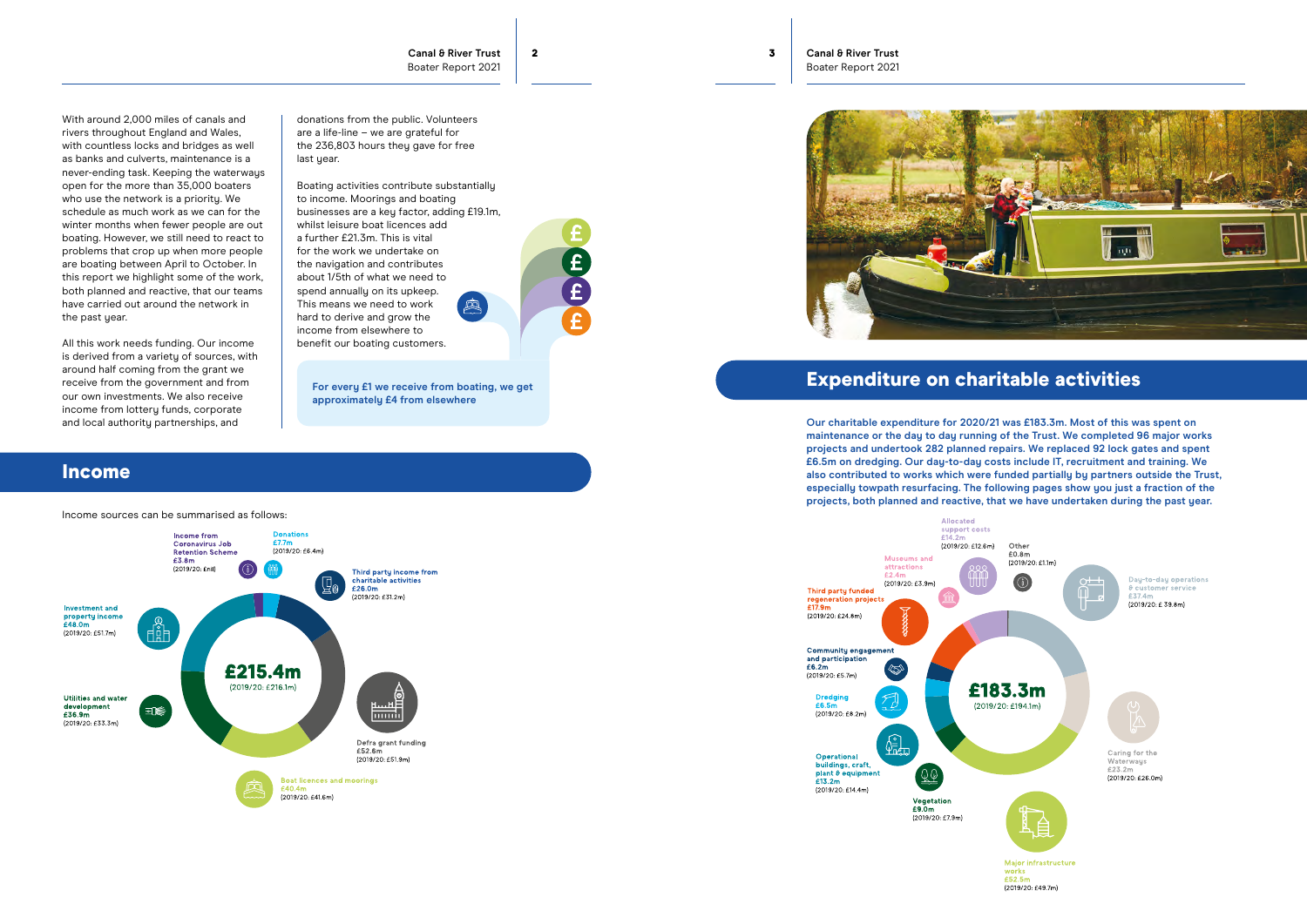### **Maintenance**

 $4\overline{5}$ 

Maintaining and restoring the waterways for boating is central to our work. Here are some highlights of a few of the 530 works we've carried out in the past year.

> **Problem:** The section of towpath was overgrown, the retaining wall needed to be shuttered and concreted, and the pathway and access steps needed replacement.

### Yorkshire and North East

### Planned – Vegetation clearance, towpath reinstatement

**Solutions:** New access steps were built so work on the retaining wall and towpath could take place.

Problem: Oxclose Lock would not fill due to suspected damage to the floor or cill on the bottom gates.

**Challenges:** It was difficult to assess the lock. We couldn't bring workboats in as the water level was too low.

**Solutions:** We brought in a machine on a specialist hopper to carry out the works.

Challenges: Access – steps were too worn to take equipment to towpath.

**Problem:** There is severe rot damage to the collar on the bottom gate on the towpath side.

### Reactive – Oxclose Lock, Ripon Canal

**Challenge:** To keep the Aylesbury Arm open until November, when there is an annual stoppage on that waterway. We felt it would be best to fit a steel retro collar, but that would need to be made by a fabricator who had supplied similar retro fits in the past.

**Solution:** We removed the balance beam. The gate was lifted from the recess with a crane boat, the rotten timber collar and heel cut away, and replaced with the new steel retro fit. We then replaced the balance beam.

**Problem:** The heel post on the 24 year old lock gates had rotted. We wanted to keep the lock open for narrowboats as much as possible, so a temporary repair was made to the damaged gate whilst new gates were made in our workshops.

### London & South East

### Planned – Lock 3 Aylesbury Arm

**Solution:** All the equipment and gates were floated in by our customer operations team.

**Problem:** A 15 metre erosion pocket had developed near the moorings at Burghfield.

**Solution:** A crane was hired to carry out the piling works. Six metre long steel piles were driven in and 30 tonnes of loose stone was used to backfill behind the piling. Chestnut stakes, rock rolls and coir rolls were used to reinstate the bank.

**Solution:** The team worked out of hours, collaborating with the engineer, and machines were brought in to back fill the area with clay.

**B**efore

**Problem:** A 70 metre section of concrete wash wall had failed and was rotating.

### Reactive – North Grove Lock

Solution: We installed piling and backfilled with puddled clay before reinstating the area. It took 45 days in total.

**Problem:** A culvert near Nantwich was found to be defective, causing flooding.

Solution: We put in a temporary repair, which we are monitoring. This has kept the canal open for the summer.

Before After

Challenge: There is no vehicular access to the lock was which made bringing the new gates to the site difficult.

### Wales & South West

### Planned – Piling and soft bank protection on the River Kennet, at Burghfield

Challenge: A few old tree stumps had to be removed, weighing nearly a tonne each. Smaller erosion pockets had also formed downstream due to river flooding.

### Reactive – Culvert 2 on the Monmouthshire & Brecon Canal

**Problem:** The culvert developed a leak.

Challenges: The hole could quickly have opened up, and caused major problems for the rest of that waterway.

### West Midlands

### Planned – Caldon Canal Froghall Basin

Challenge: The concrete wash wall had to be broken out and removed.

### Reactive – Llangollen Canal temporary culvert repair

Challenge: Without immediate intervention, this could have caused further deterioration of the culvert and the embankment. However, a full stoppage would adversely affect boaters at the start of the season.

Before

Before







Before

Before



After

After



After

After

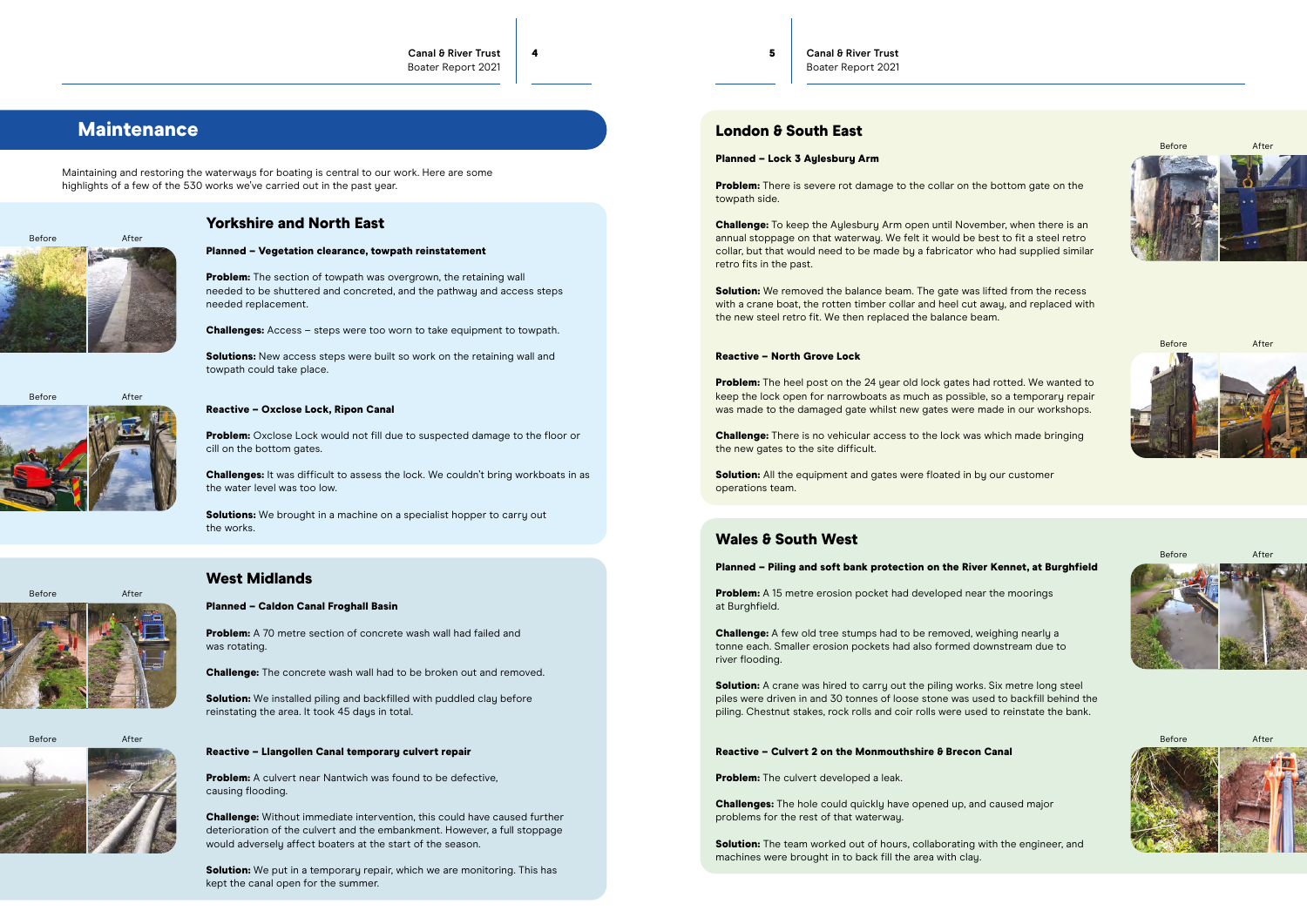**Canal & River Trust** Boater Report 2021

6 7

### East Midlands

### Planned – Northampton Arm of the Grand Union, opposite Gayton Marina

**Problem:** A section of piles and bank had started to collapse, and canal water was beginning to undermine the towpath. This had been caused by some boats repeatedly colliding with the bank as they turn into and out of the marina.

**Solution:** We excavated the failed section of bank, installed new piles and tie bars, replaced 25 metres of waling with an oak fender and installed new waling to the rear of the piles. We then reinstated the bank, towpath and verges.

Challenges: We needed to reinforce this section to give greater resistance to boat impacts, to prevent it happening again.

**Problem:** A section of towpath wash wall had failed at the base and was rotating, causing holes in the towpath.

**Solution:** The masonry wall below the waterline needed to be removed, to allow piles to be installed. The towpath surface was then reinstated.

Problem: As part of our reservoir safety programme, we identified a need to improve the control of the incoming flow of water.

### Reactive – River Soar – work to repair a large section of wash wall

**Solution:** We installed a concrete weir at the inlet of the reservoir, which meant we could control flow and divert it when necessary into the by-wash channel.

Problem: A section of the wall collapsed onto the towpath, which could have led to a much more serious problem if we had further wet weather. Further sections of the walling needed to be replaced.

Challenge: The holes were repaired but the wall was still unstable.

**Solution:** The wall was excavated and benched, to give more stability to that section.

### North West

### Planned – Combs Reservoir

Challenge: Some low areas along the by-wash needed to be raised in order to contain the maximum flow that might be required.

### Reactive – Wall collapse – Rochdale Canal

Challenges: The site had very restricted access and all plant and materials had to be floated in using a combination of our own floating plant and hired equipment.

We have been working hard during the pandemic to help boaters, particularly those living aboard who were vulnerable, shielding and who had no fixed postcode who often find it difficult to access any kind of health care. We've advised Cheshire and Oxfordshire Healthwatch who have produced an access card, which helps open up health services to boaters to get, amongst other things, their vaccination.

We're always keen to hear feedback from customers, colleagues and volunteers on these changes so do send us positive feedback as well as what can be improved upon, either via our [contact us](https://canalrivertrust.org.uk/contact-us/ways-to-contact-us) page, through your local regional customer service team or at a local forum.

# Before  $Afta$

The increased awareness of supporting those who are isolated or in need during the pandemic has helped open doors with statutory partners and agencies, who have begun to take a wider view of the needs of vulnerable people, wherever they are. We have also worked extensively with the Department of Works and Pensions around making access to universal credit easier for boaters.

We have extended our safeguarding team, by training leads from all areas of the business, which takes safeguarding to a wider audience within the Trust. We have also raised awareness of boater welfare amongst volunteers. Out on the towpath volunteers will come across vulnerable boaters; they have a chance to engage with them and highlight concerns to us.

Waterways Chaplains have continued to work throughout the year, despite the difficulties encountered by the lockdown restrictions. They are now creating regional hubs to ensure their cover is widespread.

An area where we have made the biggest impact over the years is in the adjustment to cruising requirements for those who are disabled or have an equalities issue. We have worked with boaters to make our equalities process less lengthy and cumbersome. The equalities questionnaire is now available online making it more accessible, so it can be filled in digitally, and returned either by post or email. We have also streamlined the equality adjustment review process, making it easier for boaters and the team to continue to offer the support needed with less holdups.

### Mowing Trial

The purpose of the mowing trial carried out in 2021 was to seek to balance the needs of boaters, towpath users, anglers and others accessing the waterways, whilst trying to bring the benefits to wildlife and biodiversity to the whole canal network, especially in urban areas.

Following the trial the Trust will be increasing habitat coverage across our canals by allowing grasses, plants and wildflowers to grow and flourish along the towpath, whilst still ensuring the safety of all our users by maintaining a walking pathway and ensuring key navigational sightlines are managed.

### Supporting vulnerable boaters through the Covid pandemic







Before

After